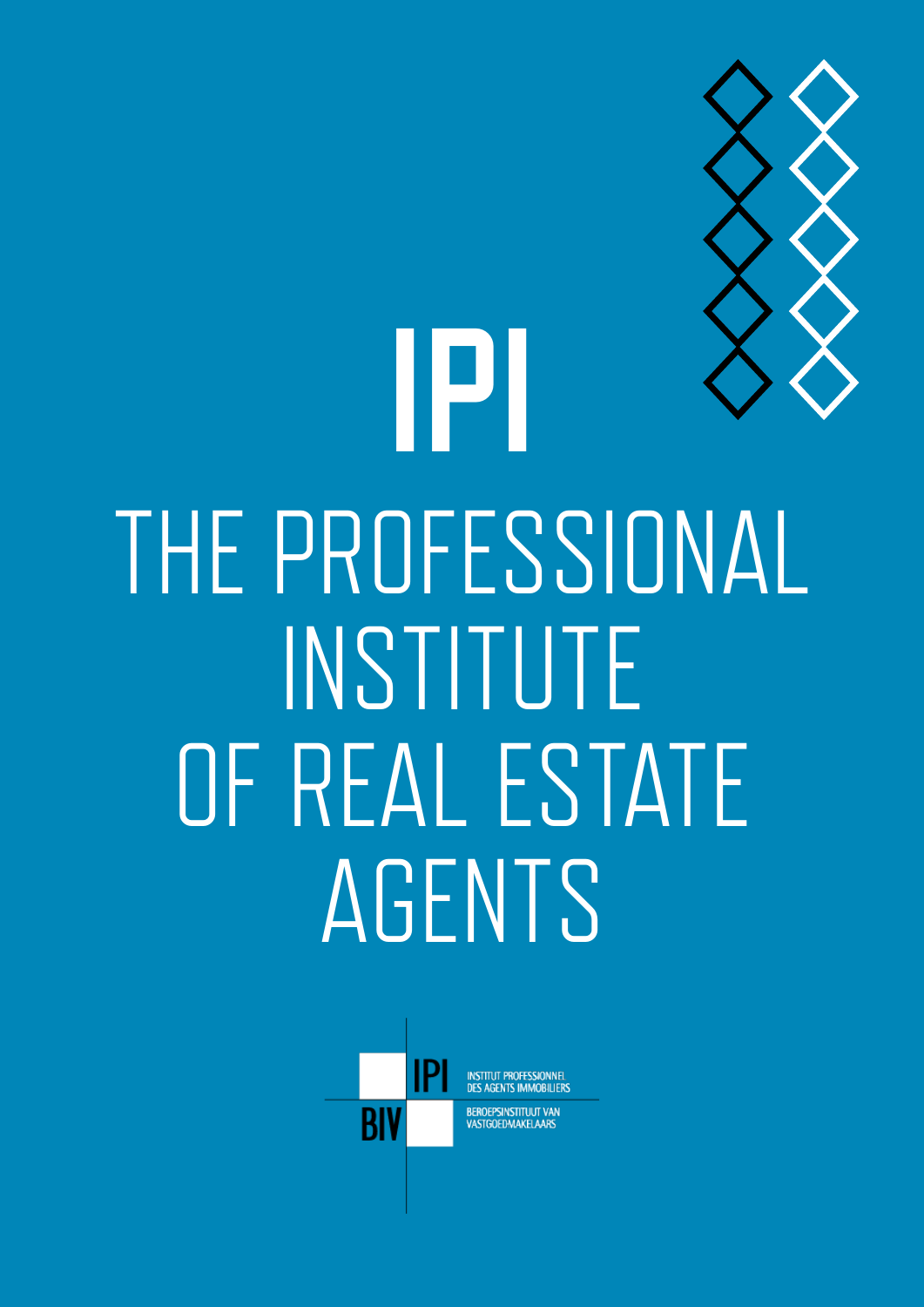Until 1993, anyone in Belgium could work as an estate agent. This meant that they could exercise the activities and use the title without any training, insurance cover, ethical control, etc. This could prove detrimental to the consumer as well as the reputation of the sector.

In order to regulate and control the profession of real estate agent in Belgium, in **1993** the authorities created the *Institut Professionnel des Agents Immobiliers* (IPI), i.e. the Professional Institute of Real Estate Agents.



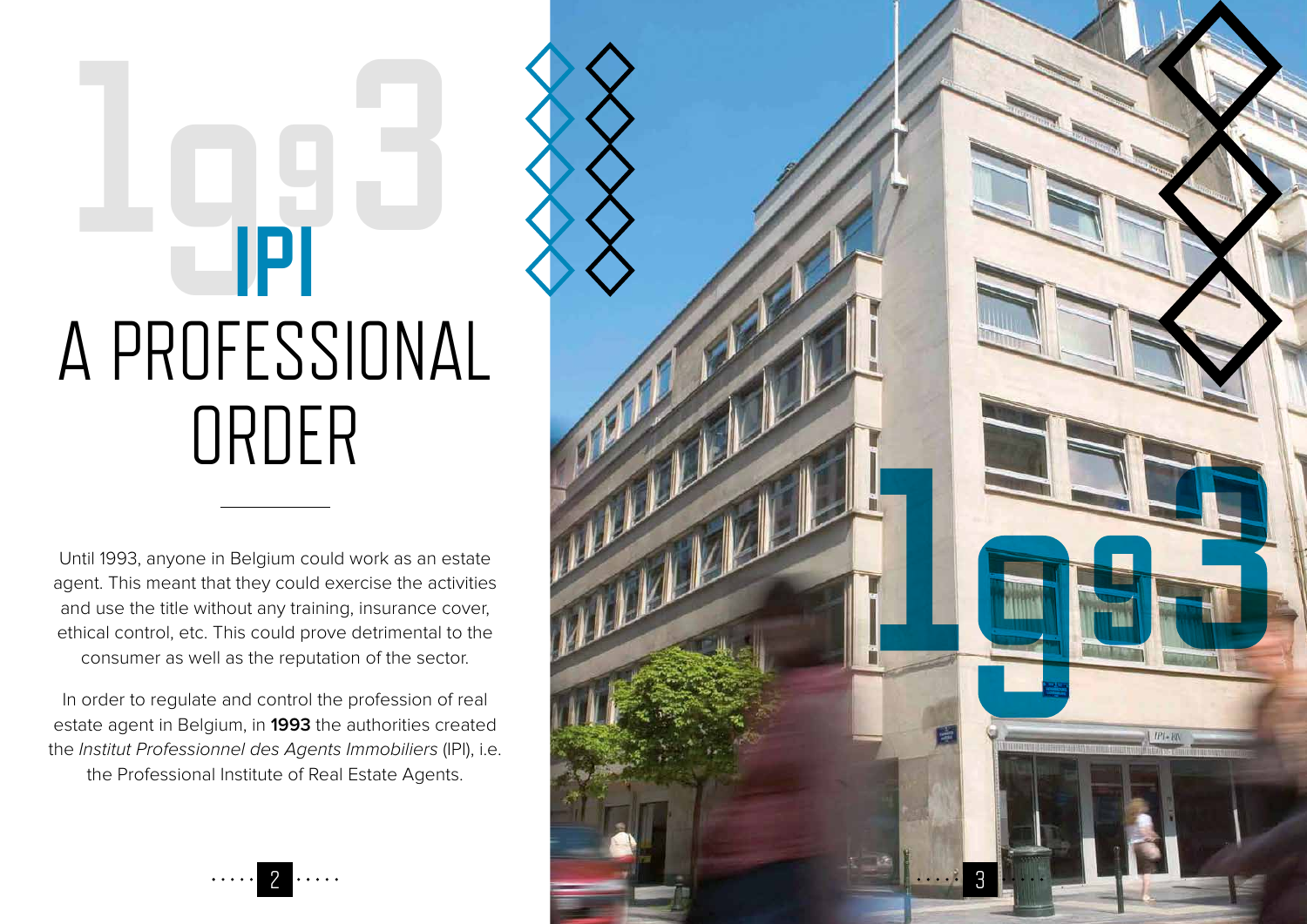#### Both the profession itself and the professional title of real estate agent have been regulated since 1993.

The title of real estate agent covers three legally protected activities:

**1.** the activities of intermediary in the sale, purchase, exchange, lease or disposal of real estate property, real estate rights or goodwill on behalf of third parties

 **BROKER**

2. the activities involved in managing the common parts of a co-ownership real estate property

  **PROPERTY MANAGER**  $\bullet$ 

**3.** the activities involved in managing real estate assets other than those of a property manager



**NB: certain activities, such as those of property dealer, providing assessments, estimates, inventories and development promotion are not restricted exclusively to real estate agents.** 

**These activities are not protected by law. A person does not need to be a real estate agent to be entitled to exercise these activities.**



I decide to seek the help of a broker or call on a property manager or administrator. Is the person concerned an accredited agent? I can check on the IPI website :

#### He/she is authorized to act as **a real estate agent** and use the title

YF S

**LEGAL**

 He/she is not authorized to act as a real estate agent or use the title, but he/ she may be

IFAPME/EFP/Baccalauréat Hautes Ecoles, or

a co-owner (in the case of property management activities), or

the holder of a qualification for another regulated profession (see page 9)

#### **ILLEGAL**

He/she is not authorized to act as a real estate agent or use the title. He/she is a bogus real estate agent (see section on an employee or trainee from investigations)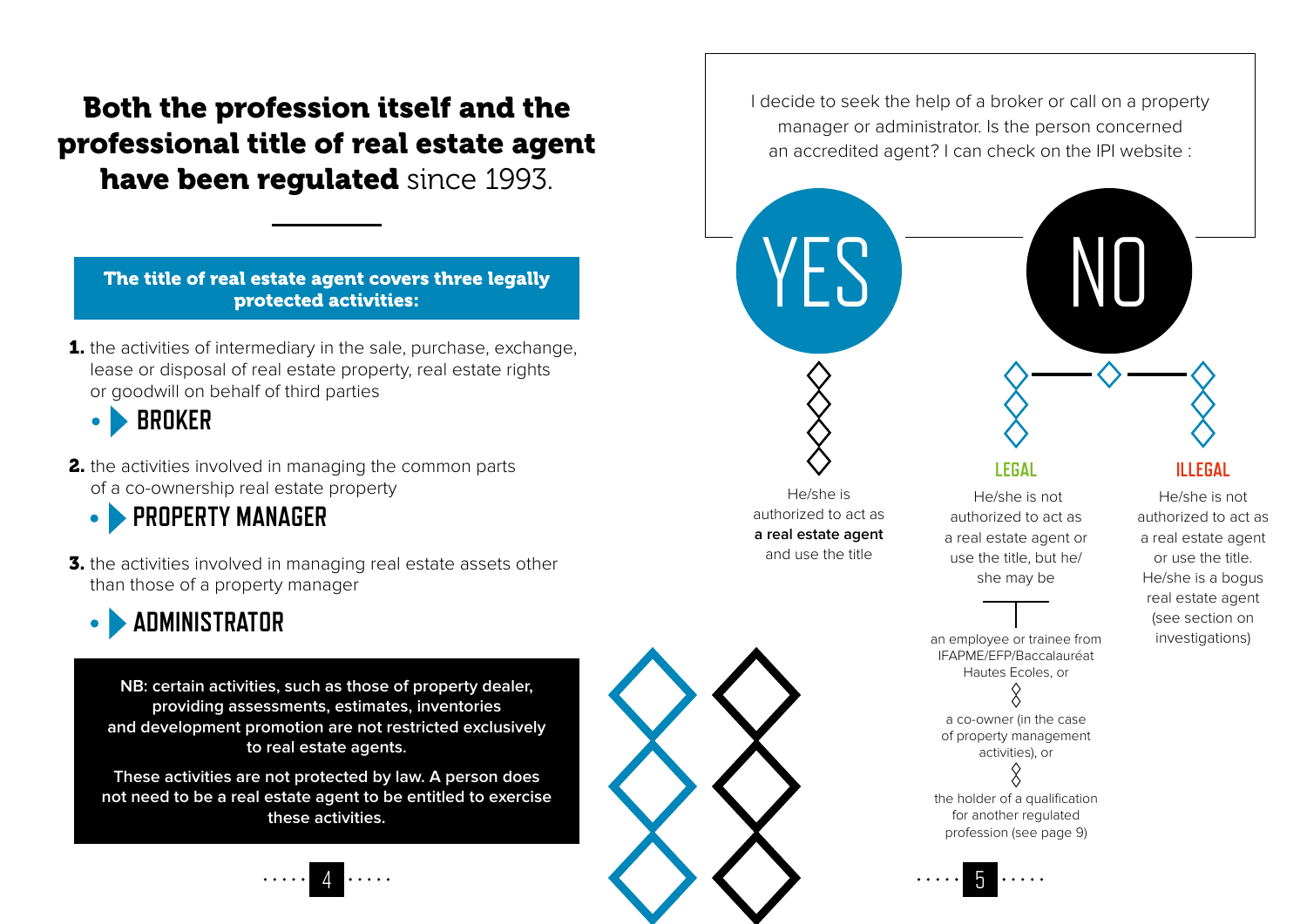

## The added value of a real estate agent

Thanks to the constant professionalization of real estate agents and the control ensured by the IPI, calling on the services of a real estate agent constitutes an undeniable added value in most real estate transactions :

#### **purchase, sale, rental, management.**

### Why call on a real estate agent?

- **• He/she has the knowledge and skills required to exercise the profession properly**
- **• He/she is required to undergo continuous training**
- **• He/she has professional insurance cover and a financial guarantee**
- **• He/she uses a legally protected third-party account**
- **• He/she must respect a code of ethics**



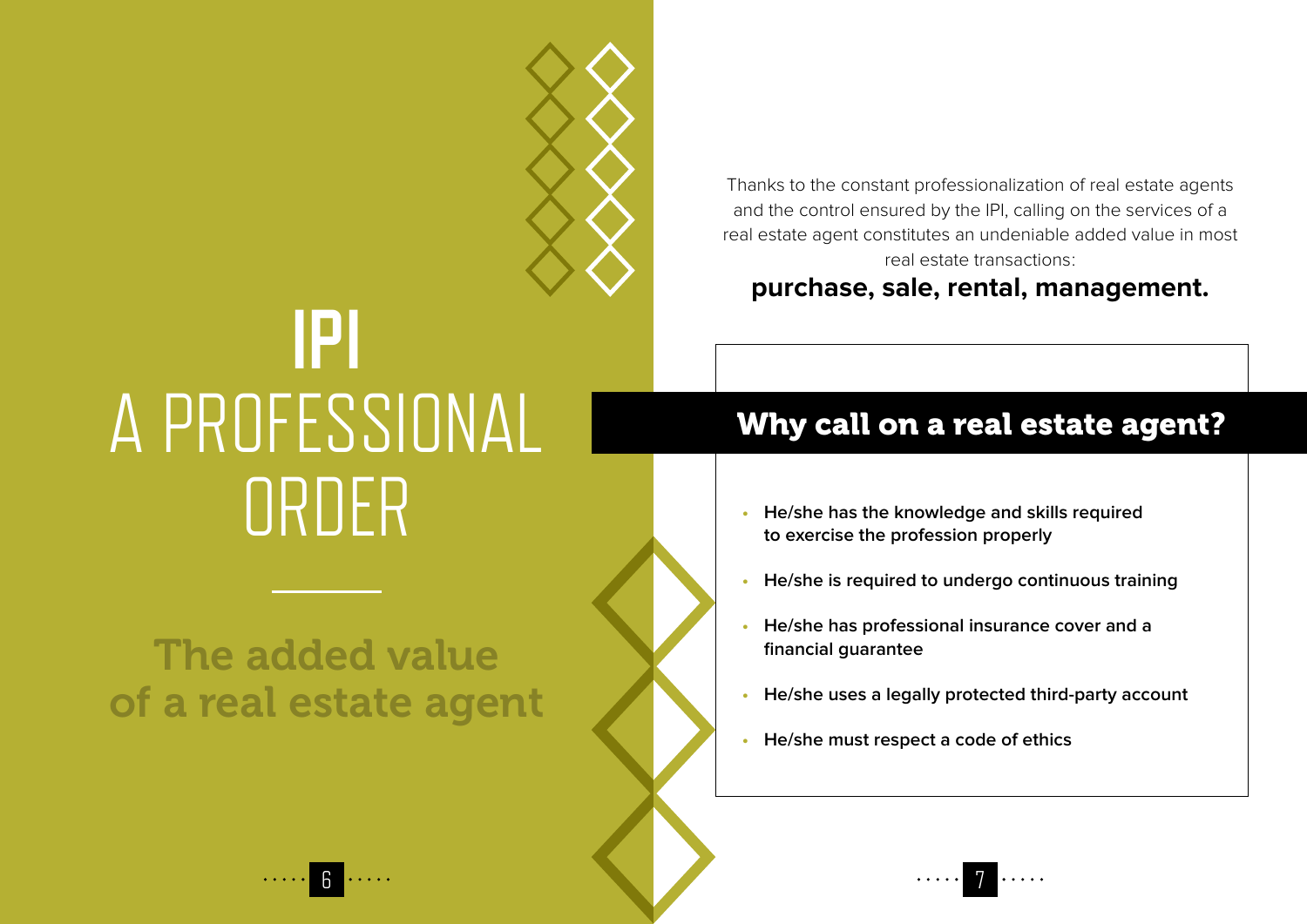

## Its purposes

Controlling access to the profession

**1.**



One of the IPI's tasks is to decide on registration applications by checking that candidates meet all the requirements for accessing the profession. For example, a candidate must at least be a holder of a bachelor's degree or have successfully completed an entrepreneurial traineeship relevant to the profession of real estate agent.

Once the application file is in order, the candidate takes a noneliminatory skills test. The candidate then completes at least 200 days of training over a one-year period with an IPI training supervisor. Finally, the candidate sits a written and oral exam.

\* Except for certain other regulated professions (lawyers and accountants for property management activities, notaries for brokerage activities, architects and surveyors for both of these activities).



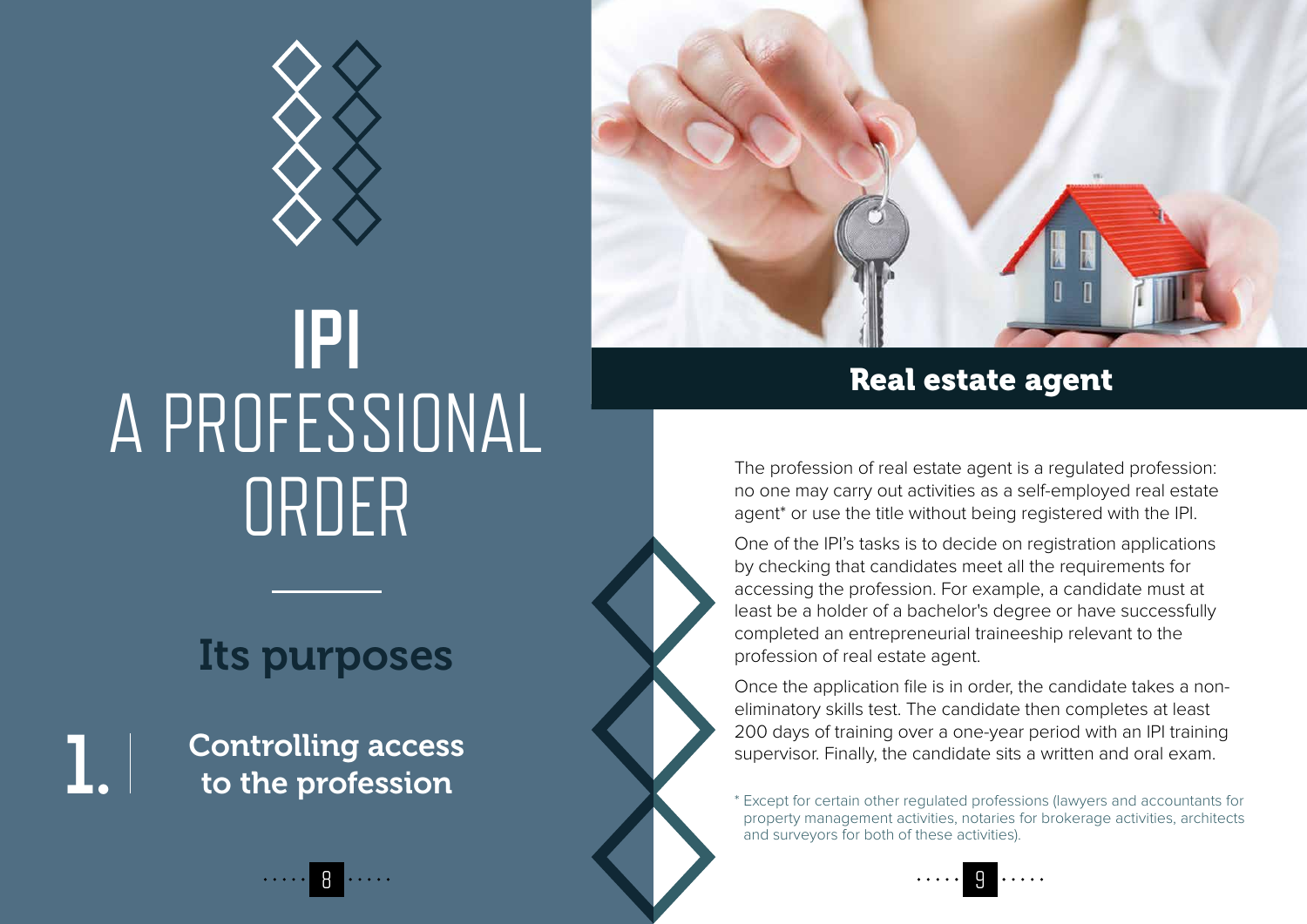

## Its purposes

Tracking and punishing illegal **2.** Tracking and punishing ill<br>**2.** exercise of the profession



### Any doubt? depistage@ipi.be

The IPI's Screening Service, which removes false real estate agents from the market, is responsible for opening a file on the basis of a complaint from a consumer or a recognized estate agent, or following the proactive work of its investigators.

In the event of illegal practice, the person concerned can either regularize his or her situation and begin the training course or immediately cease the illegal activity.

Otherwise, pursuing activities as an estate agent constitutes an offence under both commercial law (commercial court) and criminal law (criminal court).

The commercial court can order the cessation of activities, possibly under penalty of a fine. The criminal court can demand a prison sentence.

Brokerage, property management or administration contracts concluded with a false estate agent are against the law. A check on the IPI website will ensure that the contact person is an authorized agent.

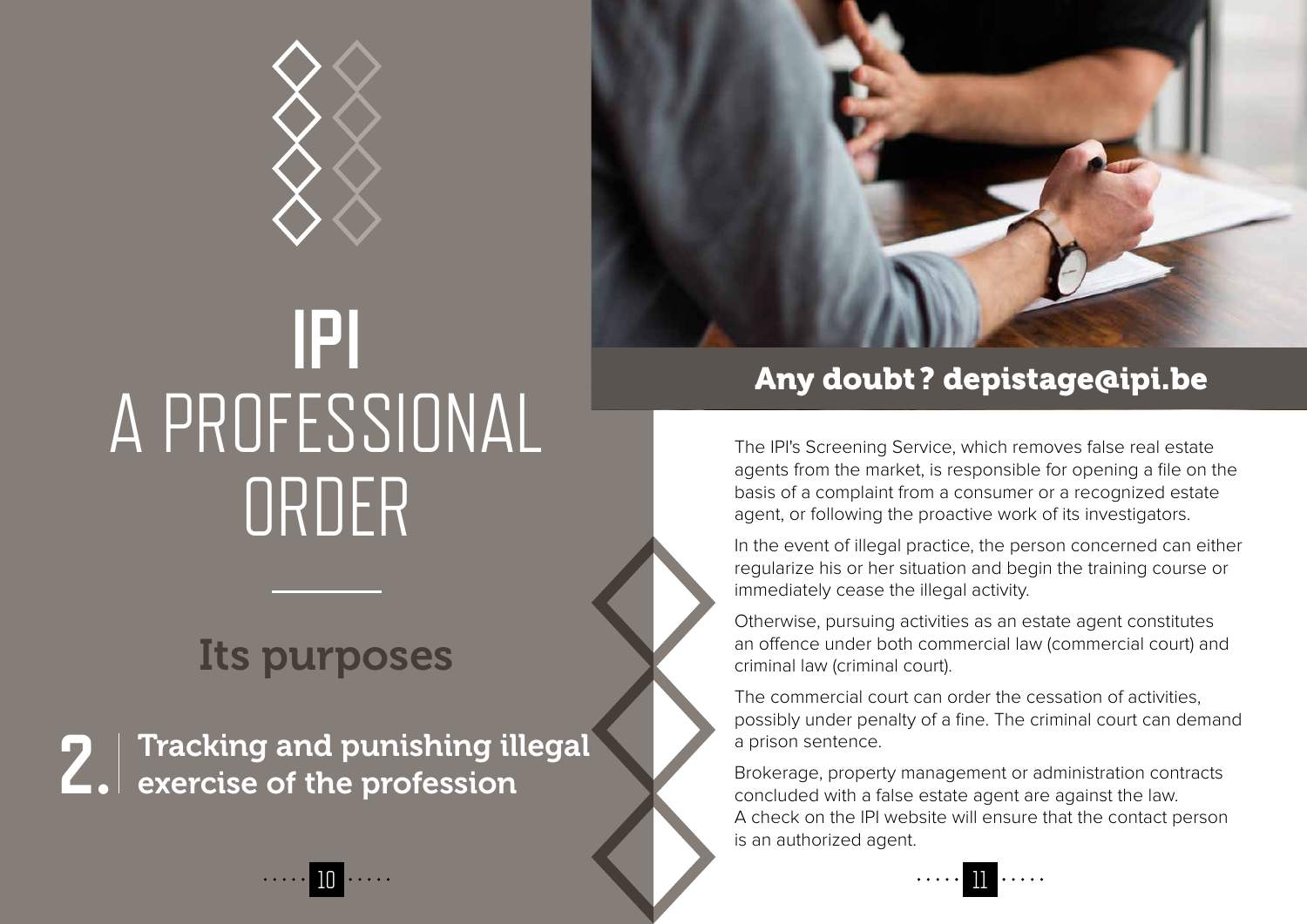

## Its purposes

### Ethical control

**3.**

Real estate agents are subject to a set of ethical rules, as are lawyers, doctors, architects, etc.

The IPI's task is to monitor the estate agents' compliance with the ethical rules governing the profession (code of ethics). In the event of non-compliance, the real estate agent is liable to disciplinary action, which may even lead to a temporary or permanent ban on engaging in real estate activities.

The code of ethics contains various provisions. Here are some examples. The real estate agent must :

**• Be insured (professional liability insurance and guarantees)**

- **• Have a third-party account (except for property managers)**
- **• Satisfy an annual training requirement**
- **• Verify the information he/she provides (request the necessary documents and information, carry out the required checks, ensure the identity of the parties concerned, etc.).**

The full text of the code of ethics is available at **www.ipi.be**

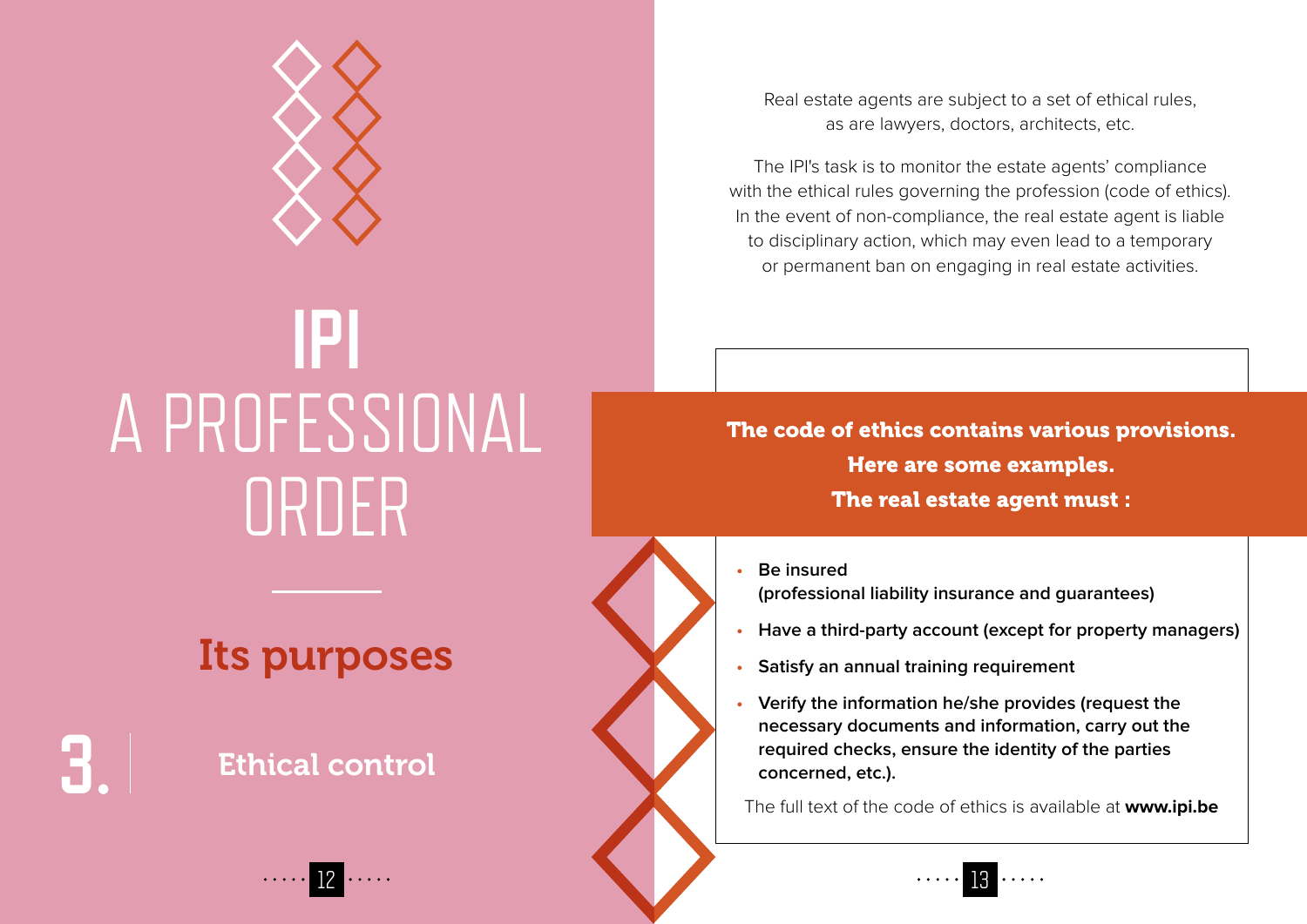

## Complaint procedure

Anyone who believes that the real estate agent has committed an ethical error can file a complaint with the IPI.



### www.ipi.be

#### **How to file a complaint ?**

Complaints must always be submitted in writing (by post to Rue du Luxembourg 16B, 1000 Brussels or by e-mail to **ce@ipi.be**). A form is available on our website.

The complaint must be accompanied by documentary evidence (copy of e-mail exchanges, copy of the brokerage contract, copy of the lease, proof of payment, minutes of a general meeting, etc.).

A file is opened and examined by a legal assessor. He/she is an independent lawyer appointed by the Minister for the Middle Classes.

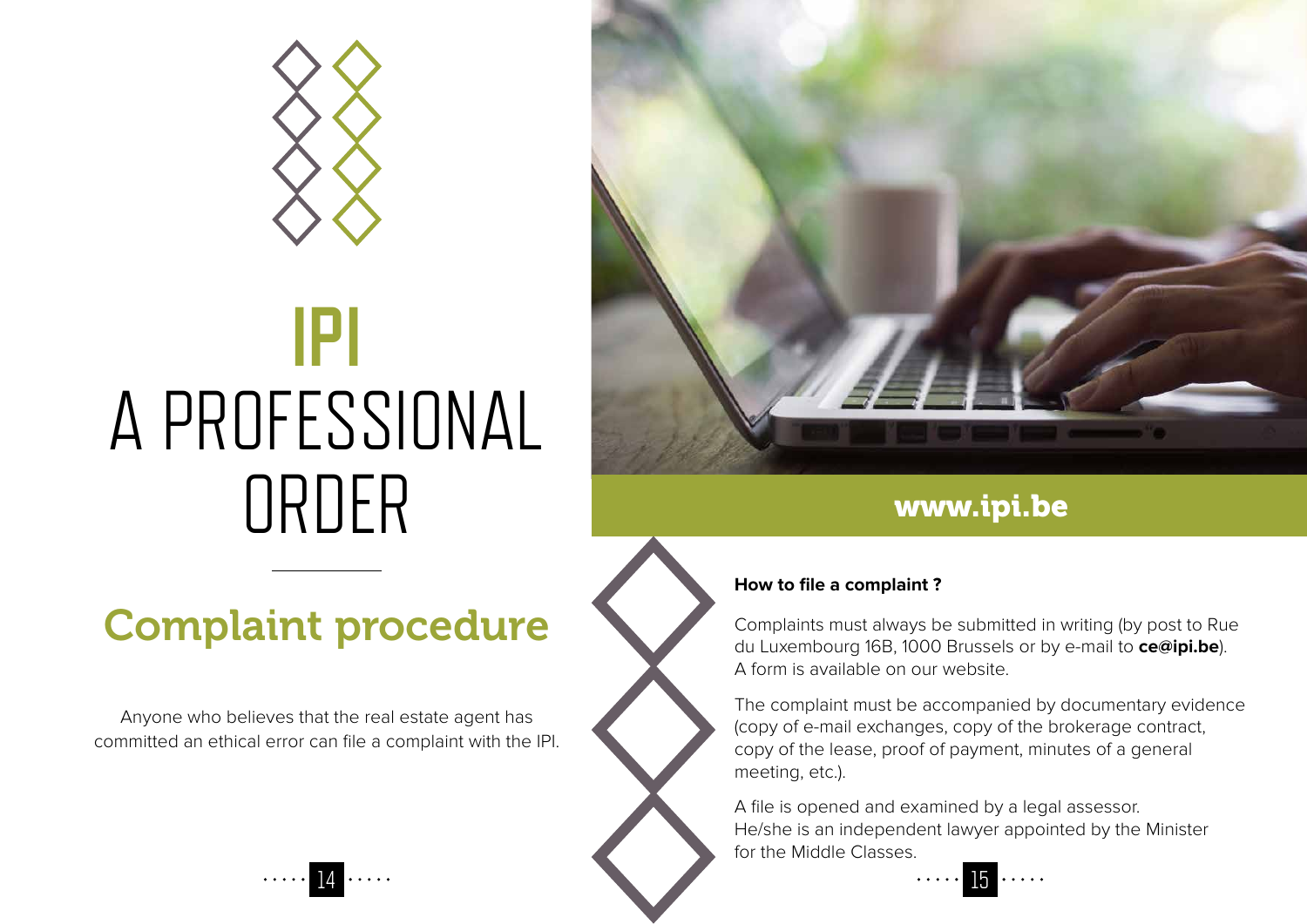### What is the procedure once the complaint has been lodged?



\* When a complaint is closed, the complainant has the possibility of requesting a review of this decision. The complaint will then be reexamined.

\*\* The legal assessor may deliver any reprimand he or she considers useful in the event of a case being closed without further action. He/she may therefore close the case with or without a reprimand.

### What does the IPI do?

The IPI is responsible only for complaints relating **to non-compliance with the code of ethics**.

The complainant will be **informed** of all developments with the complaint, both in the case of dismissal with no further action and that of referral to the Executive Chamber. The final disciplinary decision is also automatically communicated to the complainant.

#### What does the IPI not do?

- **• It does not reimburse sums of money and cannot oblige the real estate agent to reimburse / compensate the complainant.**
- **• It may not provide the consumer with legal advice or opinions.**
- **• It does not replace the relevant courts. If the real estate agent commits a non-ethical offence, then the traditional courts and tribunals are fully competent.**
- **• It may not terminate the contract with the real estate agent broker/property manager, nor intervene in the civil aspects of a dispute** (e.g. is the commission payable, is the sale agreement valid, can the lease agreement be broken? Etc.)
- **• It may not act as a mediator** in disputes between real estate agents and consumers.



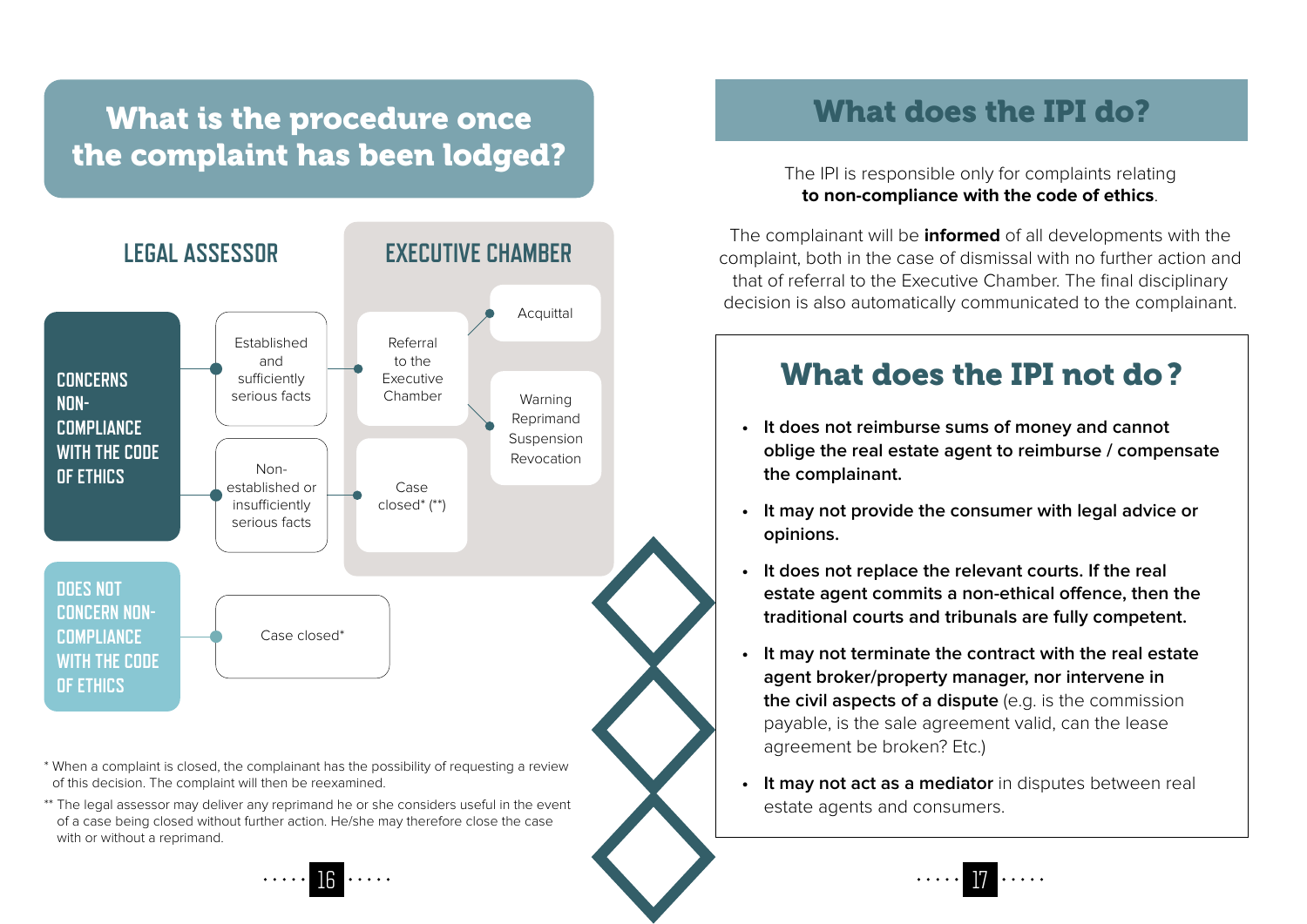\*\*\*



## The added value of the IPI



Alongside its control and disciplinary tasks, the IPI also enables real estate agents to develop their professional skills to the full by offering them services such as :

- **• A wide range of training courses enabling them to keep abreast of current legislation at all times**
- **• Provision of various tools to facilitate their work (e.g. cadastral search)**
- **• Availability of a legal helpdesk to which estate agents can turn for front-line legal assistance**
- **• Communication and awareness raising on various real estate related topics.**

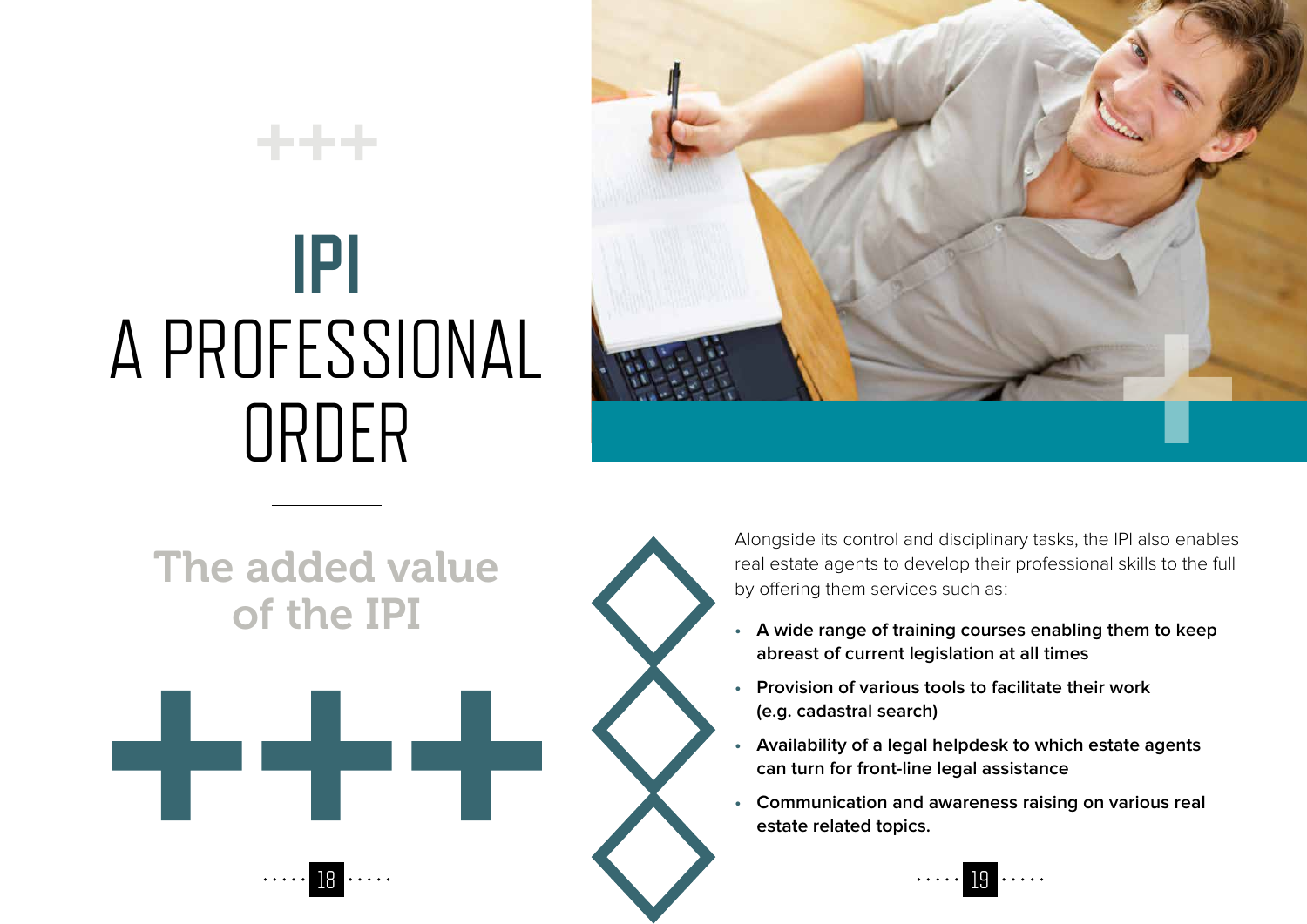

**Can a private individual be appointed as a property manager?**  Yes, but only if he/she is a co-owner of the building he/she manages.

#### **Can the co-ownership council act in place of the property manager?**

No, it ensures that the property manager carries out the tasks it designates but cannot act in his/her place.

**My neighbour insults me. What should my property manager do ?** Nothing. The property manager does not have the authority to settle a dispute between neighbours, unless it concerns the coownership. The property manager is obliged to remain neutral.

**Following the last general meeting, the property manager sent me the minutes (within 30 days). However, I do not agree with these minutes. Who can I turn to ?**  The Justice of the Peace, within 4 months of the general meeting.

**What should the property management contract mention in terms of fees for services provided by the property manager ?** Since 1 January 2019, the property management contract must contain a list of the fixed-price services on the one hand and the additional services on the other, as well as the fees associated with these services. This list must be as complete as possible. If the property manager provides a service that is not listed as a fixed-price or additional service, he/she will not be entitled to any remuneration, unless the general meeting decides otherwise by an absolute majority.



**FREQUENTLY** 

**ASKED** 

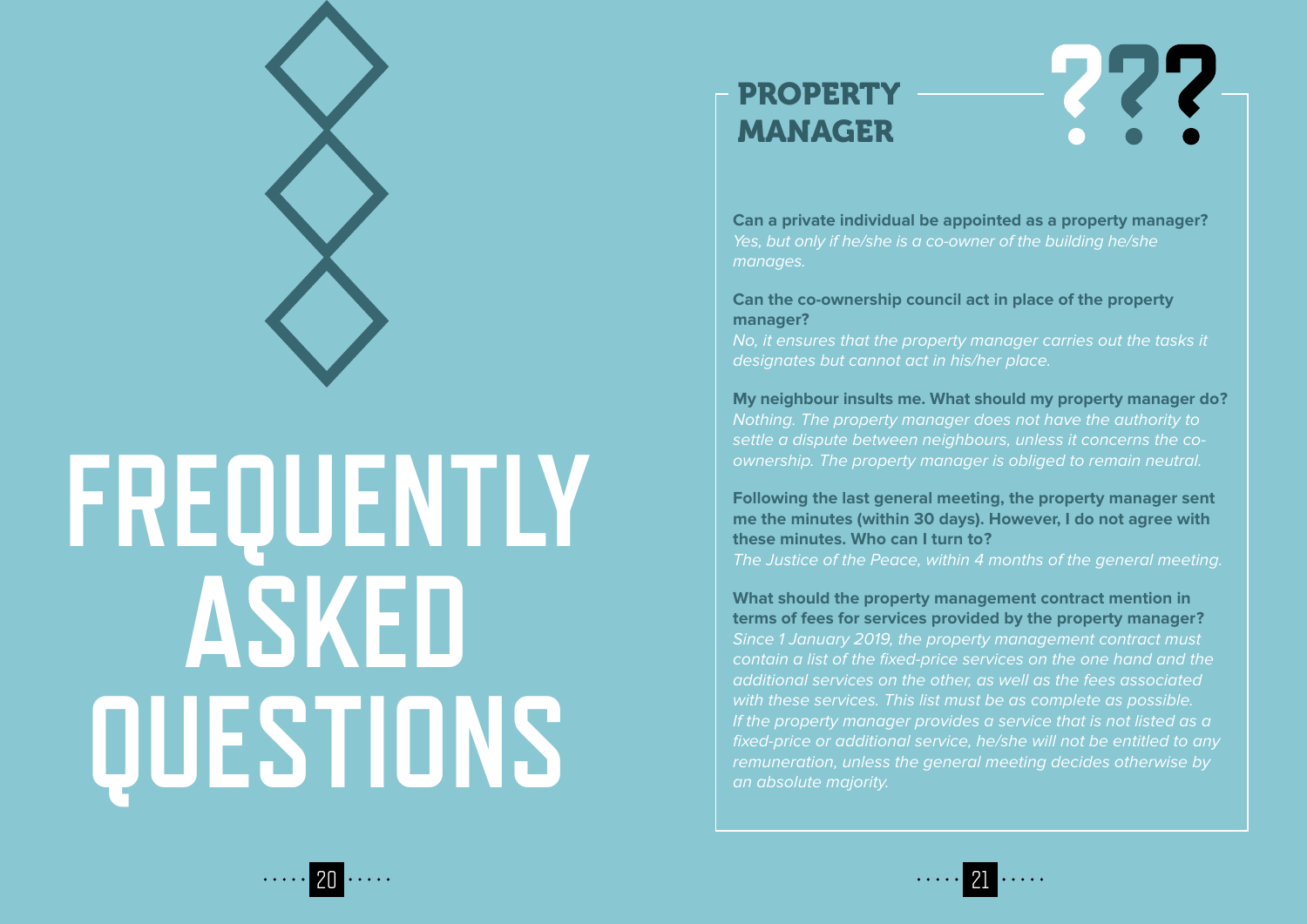#### BROKERAGE

**What in particular must the consumer look out for when he/she signs a contract with a real estate agent - broker ?** 

- **• Fees must be shown inclusive of VAT .**
- **• When are the fees due? There are several possibilities :**
	- **ͽ As soon as the real estate agent has found a buyer at the minimum price the vendor is asking (even if he/she does not accept the offer)**
	- **ͽ As soon as he/she accepts a purchase offer**
	- **ͽ At the conclusion of the sale agreement**
	- **ͽ At the signing of the deed of sale**
- **• How am I informed of the mission's follow-up ? In writing, verbally?**
- **• When does the contract come to an end?**

#### **Is my deposit protected?**

Yes, if you call on the services of an IPI-registered real estate agent, as he/she is insured and must have a legally protected third-party account.

#### **During the assignment to sell a property, can I sell my property myself?**

You need to read the contract you have signed. Details will be given in the contract.

**The information provided in this brochure cannot be considered an authentic copy of the laws and regulations.**

**You will find these texts in full on our website (ipi.be)**

777

**Responsible publisher: Mr. Nicolas Watillon, President of the IPI, 16B rue du Luxembourg, 1000 Brussels.**